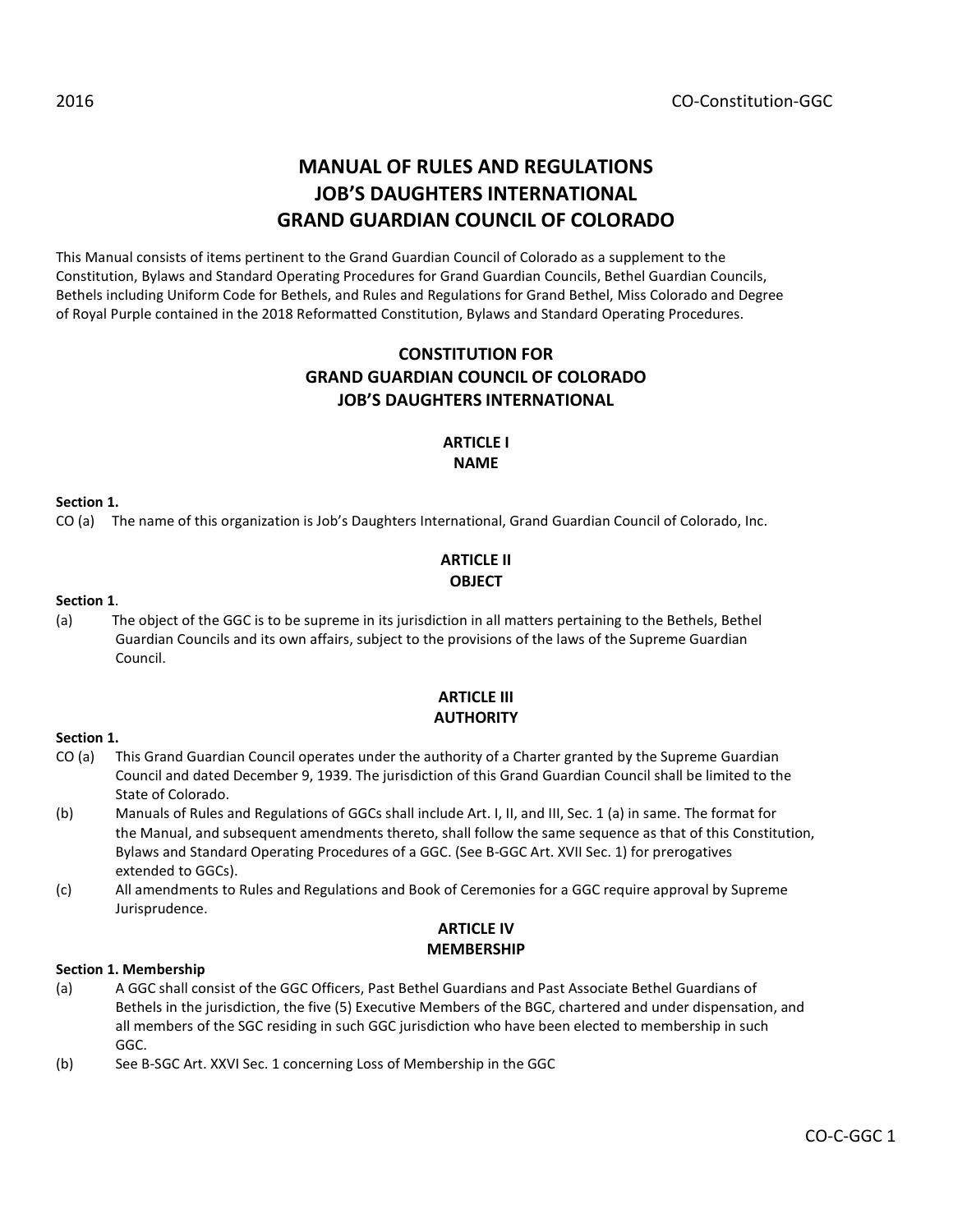# 2016 CO-Constitution-GGC

# ARTICLE V **OFFICERS**

### Section 1. Elective Officers

(a) The elective officers of a GGC shall be: Grand Guardian (a woman), Associate Grand Guardian (a Master Mason, POL-BOT-2), Vice Grand Guardian (a woman), Vice Associate Grand Guardian (a Master Mason), Grand Guide (a woman), Grand Marshal (a woman), Grand Secretary, and Grand Treasurer. (See B-GGC, Art. XVII Sec. 1)

#### Section 2. Appointive Officers

(a) The appointive officers may be any of the following: Grand Chaplain, Grand Librarian, Grand Director of Music, Grand First Messenger, Grand Second Messenger, Grand Third Messenger, Grand Fourth Messenger, Grand Fifth Messenger, Grand Senior Custodian, Grand Junior Custodian, and the Grand Inner Guard and the Grand Outer Guard if not designated elective officers of the GGC.

#### Section 3. Executive Officer

(a) The Grand Guardian shall be the executive officer of the GGC.

#### Section 4. Executive GGC

(a) The Executive GGC shall be composed of the elective officers of the GGC.

# ARTICLE VI **ELIGIBILITY**

#### Section 1.

- (a) No person shall be eligible for election or appointment to office of a GGC unless she/he is a voting delegate thereof. If the GGC is in the USA, Canada or Australia, the delegate shall be on the current list of CAVs provided by the Executive Manager.
- (b) In jurisdictions where Masons are prohibited from serving as Associate Grand Guardians or Vice Associate Grand Guardians, the Grand Guardian, with the advice and consent of the Executive GGC, may authorize election and installation of eligible women to serve in these offices.
- (c) After the first election of the GGC officers, no person shall be eligible to serve as an elective GGC officer, except as Grand Secretary or Grand Treasurer, who has not served at least one (1) term as a Bethel Guardian or Associate Bethel Guardian of a chartered Bethel.

(1) Bethel Guardians and Associate Bethel Guardians who are completing their first full term in said office at the time of a GGC election shall be eligible to serve as an elective officer of the GGC.

- (d) No member shall be eligible for the office of Grand Guardian or Associate Grand Guardian who has not served, or who is not completing service, as an elective officer of the same GGC for a period of one (1) term.
- (e) A Past Grand Guardian or Past Associate Grand Guardian shall succeed herself/himself in office. A Past Grand Guardian or Past Associate Grand Guardian may be elected to an elected office in this GGC.. (See B-GGC, Art. XVII Sec. 1.30) 2019 2020
- (f) An SGC Officer may hold an office in a GGC.

# ARTICLE VII (Unassigned)

### ARTICLE VIII (Unassigned)

ARTICLE IX (Unassigned)